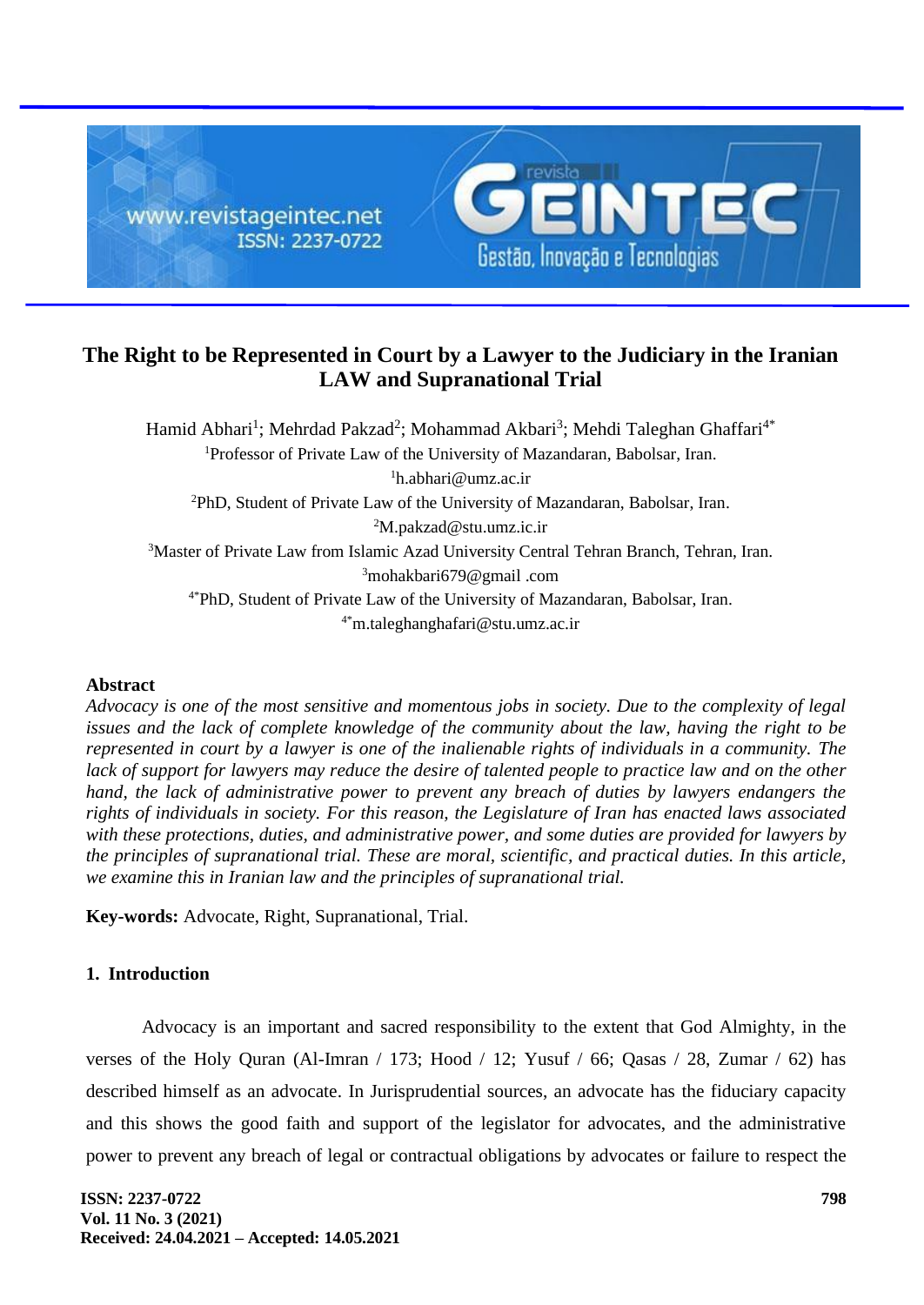interests of advocates converts the fiduciary capacity to suretyship capacity. Advocacy is one of the special types of attorneyship playing an important role in clarifying the truth in litigation. The legislature protects the rights of advocates, and in return for these rights, assigns duties and responsibilities to them. In the laws of Iran, the law of advocacy has described these duties. In the Western World, rules and norms have been adopted under the title of "Supranational Rules of Procedure" aiming to develop legal commonalities. Such supranational rules and norms will lead to the unification of laws in different countries in the long run if the countries generally accept them and since the laws of different countries are examined, the strengths of those laws can have a significant impact on the weaknesses of the laws of other countries.

In this article, we intend to examine these commonalities regarding the right to be represented in court by a lawyer in Iranian law and supranational civil procedure. This research has been conducted using the library method.

#### **1. Concepts**

An attorney is a person who is designated to act on behalf of another person (Amid, 1978, page 1236 – Jafari Langroudi, 2004, page 754). In Arabic, an attorney is a guardian or trustee or is defined as entrustment of work to another (Mostafavi, 1982, volume 13, page 192). In Jurisprudential sources, an attorney is a person who is appointed as a deputy (Najafi, 1984, volume 27, page  $347 -$ Shahid Sani, 1990, volume 4, page 367). Article 656 of the Civil Code of Iran considers power of attorney as a contract in which a person delegates powers to another to do something. This delegation is possible for some rights and even in some duties such as Hajj (Langroudi, 2018, page 106). The logical relation between representation and advocacy is generality and peculiarity in some respect (Seyed Mostafa Mohaghegh Damad, Jalil Ghanavati, Seyed Hassan Vahdati Shobeiri, Ebrahim Abdipour Fard, 2014, volume 2, page 206). This contract has been considered by some jurists as a promissory contract (Shahidi, 2011, page 83 – Adl, 2010, page 354), but others have considered it a kind of permissive contracts (Emami, 2007, volume 2, page 293 – Katouzian, 2010, volume 4, page 111 – Shahbazi, 2006, page 107), And some jurists think that after it has been considered as a permission contract, it is called a promissory-permissive contract due to the effects of permissive contracts (Katouzian). Some, contrary to the explicitness of the Civil Code, consider advocacy as a unilateral legal act. An example of this is advocacy in absentia which means an attorney does not make an attorneyship but accepts it (Langroudi, 2008, page 152). However, the Iranian Civil Code defines power of attorney as a contract that needs acceptance of some acts and does not require a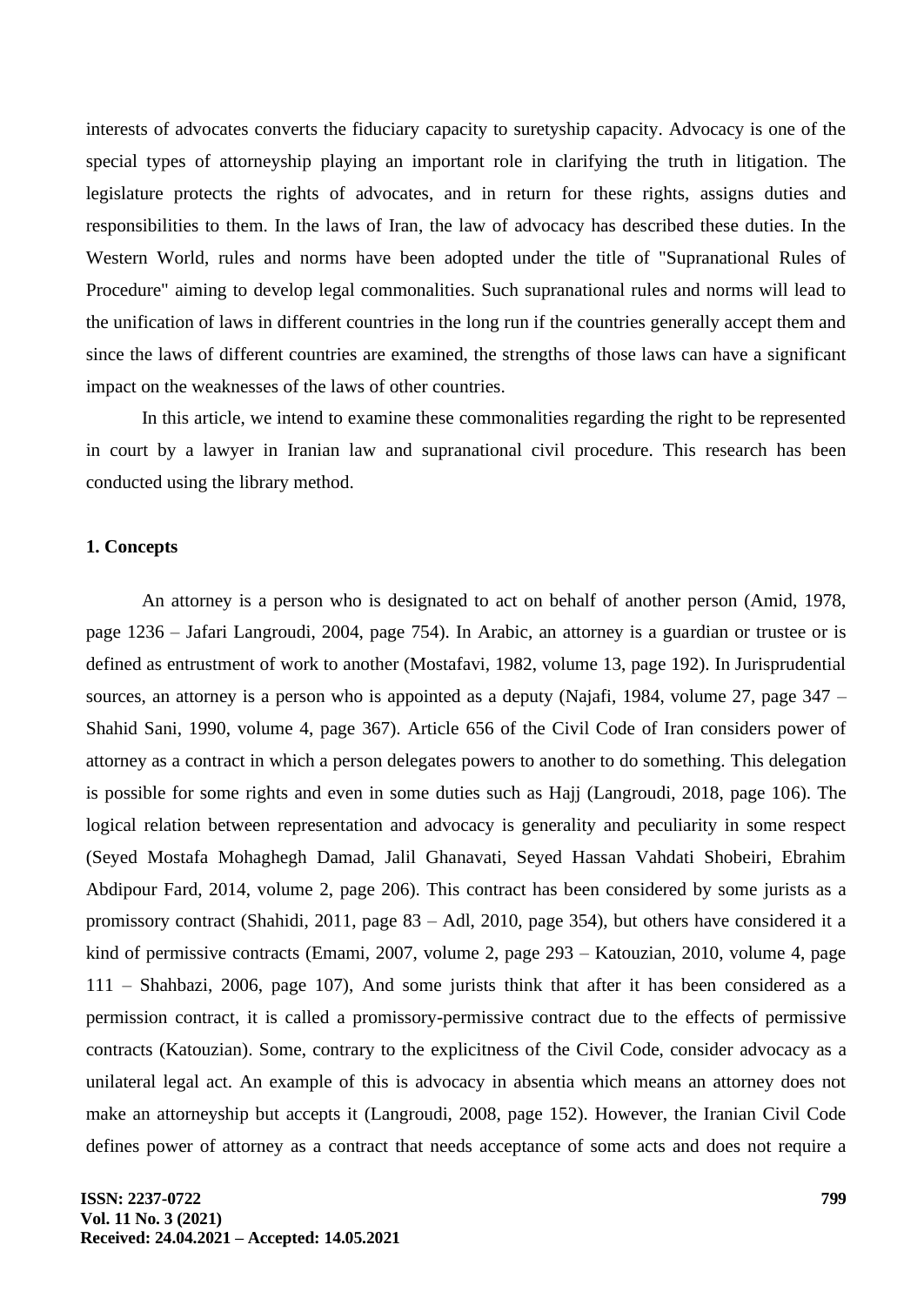specific word (Haeri, Shahbagh, 2019, page 593 – Kashani, 2015, page 186). In principle, advocacy requires special formalities and is a form of permissive contract. Therefore, according to Article 32 of the Law on Advocacy, the conclusion of an advocacy contract between an advocate and a client is subject to the conclusion of a power of attorney agreement that they exchange between themselves and submit the second copy to the court with the advocacy contract attached (Abhari, Barzegar, 2018, page 40).

Right, that is, the power given to a person by law or permissions provided by the law to allow individuals to change some of them on their own (Langroudi, 2004, page 216). "Right" has been defined as a kind of power for man over something else (Mohaghegh Damad, 2020, page 20). Some have divided rights into three categories: Political Rights, such as the right to get a share in the legislature; General Rights, such as the right to liberty, the right to be presented in court; Special Rights, such as the right of ownership and the right of pre-emption (Katouzian, 2004, page 255-256).

The legislator of Iran has stated in Article 35 of the Constitution of Iran, in the third chapter, under the title of the rights of the nation: Parties to a dispute have the right to be represented in all courts and if they cannot afford a lawyer, one will be appointed for them. This article shows the importance of a lawyer in Iranian courts because not everyone is aware of the rules and laws. The importance of this issue has been so great so that the legislator has made arrangements to appoint a public defender or assistant attorney to represent people who cannot afford a lawyer in courts and this was not provided in the former constitution of Iran (Madani, 1991, p. 105). From the legislator's point of view, the word "courts" means all judicial authorities, not just a special kind of court, and includes various stages of proceedings, from the preliminary investigation stage to the sentencing stage (Hashemi, 2013, p. 338). Individuals can usually waive their right to have a lawyer in the hearing. This shows that this right is one of the rights of people in the division of rights in Islam because the right of God cannot be waived (Langroudi, 2018, p.6).

# **2. Lawyer to the Judiciary**

Advocacy in the judiciary in Iran has not a very long history and during the dictatorship (late Qajar dynasty) some people defended the rights of others as lawyers before Sharia courts or the Court of Justice and these people were not subject to principles and rules. At the time of the constitutionalism, despite the enactment of the Establishment Act of Courts of Justice, the conditions for the implementation of the law were not provided; therefore, advocacy couldn't be implemented under the law (Matin Daftari, 2009, v. 1, p. 165).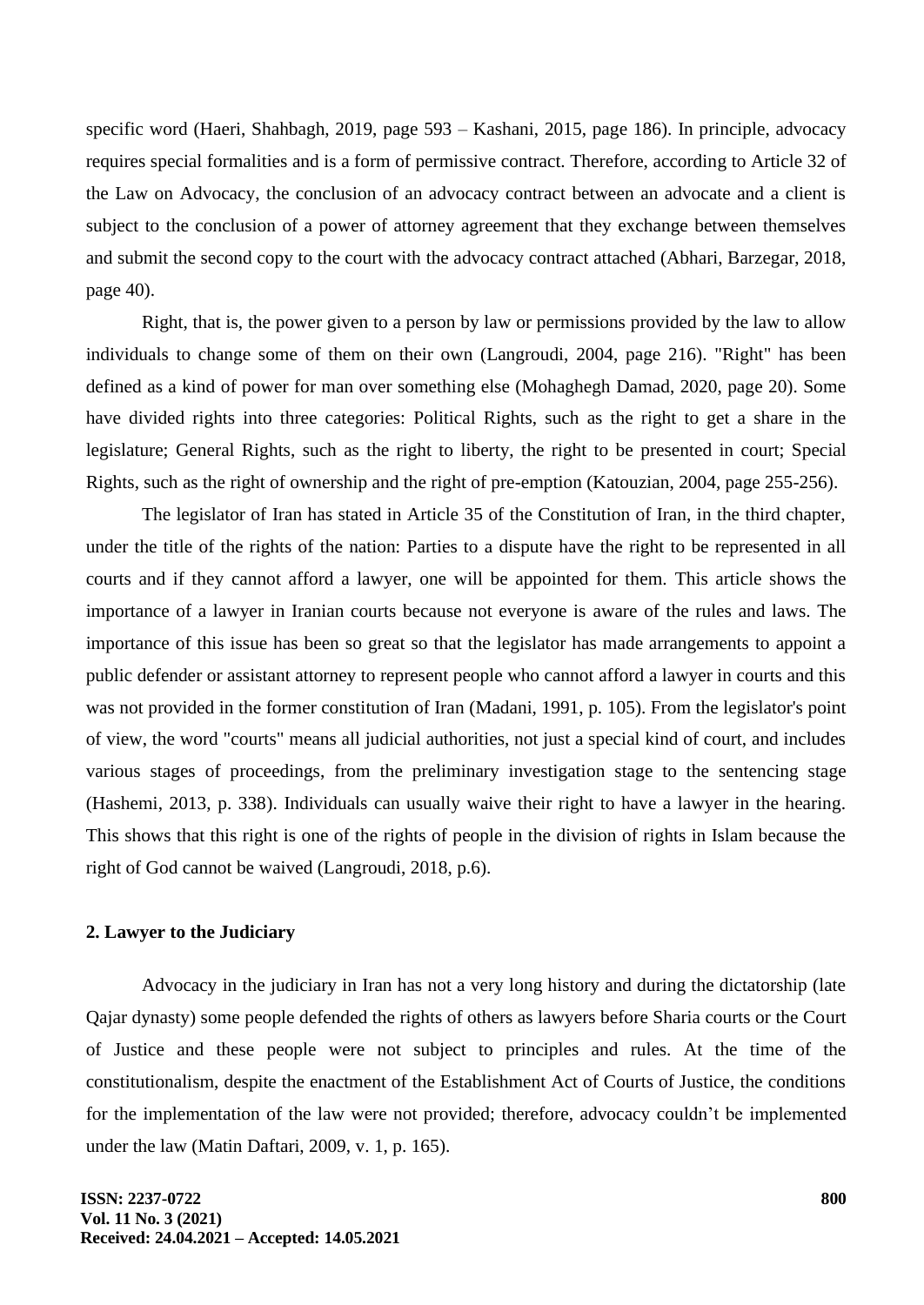The Bar Association of Iran was established for the first time in 1930, which was affiliated with one of the departments of justice and the Minister of Justice was also the president of the association and some Judicial Assistance Branches were founded in the association (Madani, 2009, v. 1, p. 514). After years of efforts and struggles, the Bar Association became independent in March 1953, based on a legal bill (Bahrami, 2009, p. 120).In addition to the Bar Association, which is responsible to select, train and supervise lawyers within the framework of the law, in implementation of Article 187 of the Third Economic, Social and Cultural Development Plan of the Islamic Republic of Iran, ratified on 15/04/2000, the judiciary was allowed to accredit law graduates to apply for a license to establish legal advisory institutions (Shams, 2005, v. 1, p. 236). Although this law has been valid until the end of 2004, the judiciary continues to implement this article (Beheshti – Mardani, 2015, p. 239).

The right to counsel, because of its importance, has been emphasized in Article 35 of the Constitution of Iran and it has also been addressed in international law, such as Clause 2 below Article 11 of the Universal Declaration of Human Rights, adopted by the General Assembly of the United Nations on 10/12/1948, Article 99 of the Geneva Convention relative to the Treatment of Prisoners of War (adopted on 12/08/1949 by the Geneva Political Conference), Article 93 of the rules adopted by the United Nations Conference on the Standard Minimum Rules for the Treatment of Prisoners to Fight against Crime (Geneva 1955), Paragraph D of Clause 4 of Article 14-1 as well as the International Covenant on Civil and Political Rights (adopted by the General Assembly of the United Nations on  $16/12/1966$ ), and Iran entered to the latter in 1975, by law (Ghahramani – Yousefi Mahaleh, 2004, p. 428-429).

### **3. Rights and Obligations of Lawyers**

Although Article 52 of the Code of Civil Procedure of Iran states that lawyers are litigants, in Clause 2 of Article 295 of the same code, the litigants are considered to be other than lawyers (Mohammadi, 2020, p. 27). If we do not consider a lawyer to be one of the litigants, the lawyer still some common obligations with the litigants by law and also has common goals with their client(s) in litigation. The law protects lawyers. Since lawyers are responsible for defending people, they should have legal protection themselves (Vahedi, 2008, p. 149). One of these protections is legal immunity. In Note 3 of the single article of the Expediency Council regarding the selection of a lawyer by a litigant, approved in October 1991, it is stated that: "A lawyer, in the position of a defendant, shall enjoy the immunity which is for those working in the judicial system". Of course, according to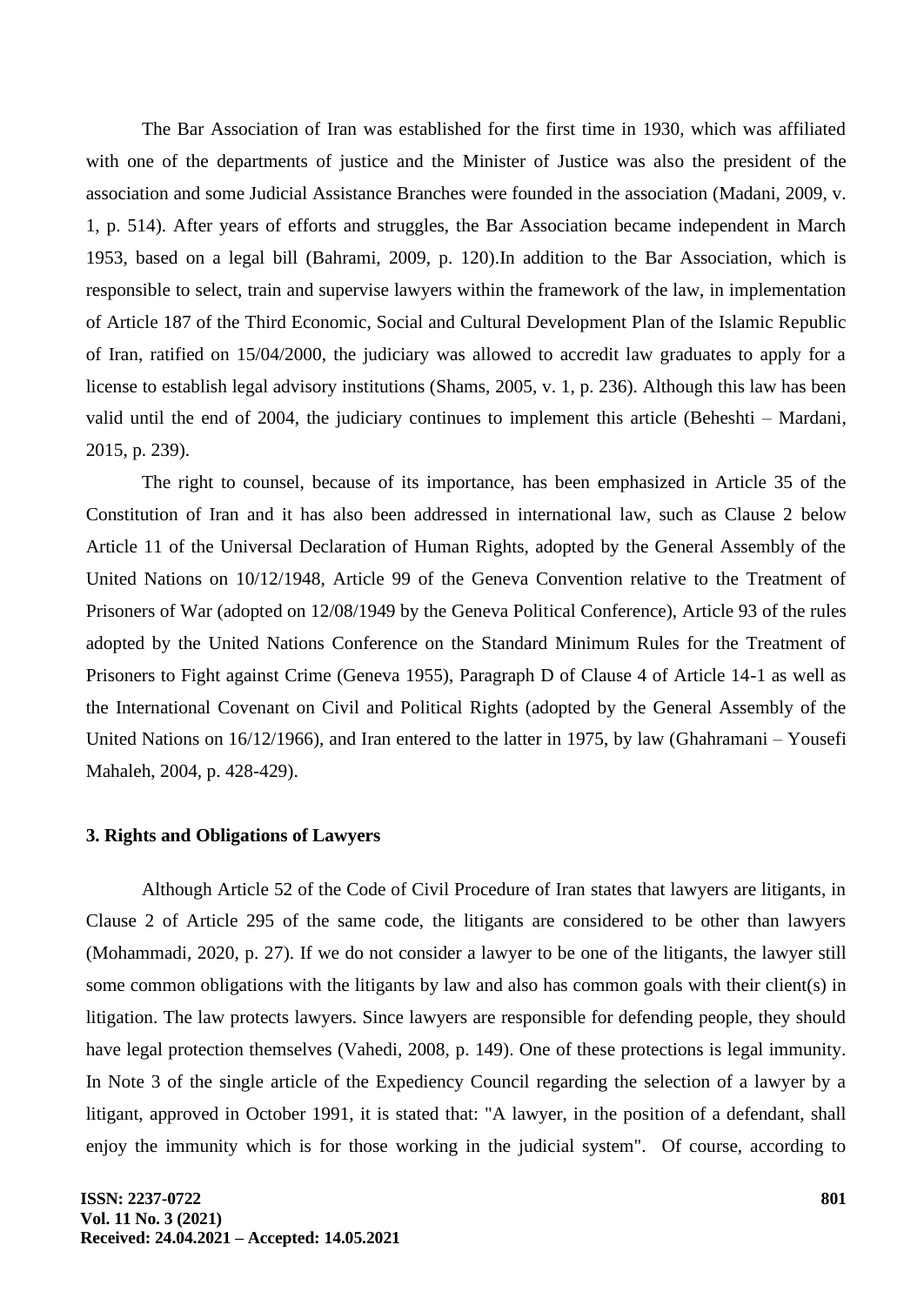Circular No. 8691/78/1 dated 28/11/1999 of the Chief Justice of Iran, the meaning of the phrase "in the position of a defendant" is that a lawyer shall enjoy the immunity only in court and while on duty. Besides, according to Article 17 of the Bar Association Independence Bill, the suspension or prohibition of lawyers can be done only after the issuance of a final ruling by the disciplinary court (Yousefzadeh, 2015, p. 224). In Iran, according to current laws and regulations, being represented by a lawyer in courts is not mandatory (Eftekhar Jahromi – Alsan, 2017, v. 1, p. 201).

Lawyers also have obligations which include:

Good performance and legal assistance, making progress scientifically and practically, attending hearings on time unless there is a justifiable excuse announced to the court, In case of summoning in two sessions at the same time, the priority is to appear at criminal courts, and in other courts, the priority is to appear in the court that the notice of which has been sent earlier and he lawyer is obliged to submit the notice of the simultaneous hearing, attached to the bill, to the other court, otherwise she/he is considered absent. If the lawyer has the right of substitution, she/he must authorize another person to appear at the second court. According to opinion No. 797 / 7-8 / 19/1380 of the Legal Department, "The absence of lawyers during the trial without a justifiable excuse is a violation, even if they have sent a bill" (Quoted by the president, Research Department, 2005, v. 1, p. 100). Lawyers are obliged to keep the clients' secrets. Lawyers are required to accept legal assistance and public advocacy. Lawyers are obliged to enter into written power of attorney contracts and advocacy fee contracts, and in case of receiving additional money from clients in the name of court fees, etc., they will be subject to disciplinary punishment. They will also be considered fraudsters if they resort to trickery to obtain the said money. Lawyers should not abuse their resignations. If it proves that a lawyer betrays his/her client or colludes with the other litigant, he will be sentenced to the severe punishment of disbarment. Performing duties as soon as possible in case of the service of judgment or warning or informing the client and payment of fees are other duties of lawyers. Lawyers should remind the client of the legal effects of the lack of progress of the trial (Articles 25-43 of the Attorneyship Act).

The conclusion drawn from all above is that advocacy is based on honesty, integrity, trustworthiness, competence and accuracy in practice, and case of any violation of these, lawyers shall be subject to disciplinary or criminal penalties. These norms are also accepted in other countries, including Canada (Nouri, 2006, p. 11-61).

The lawyers' and litigants' responsibilities in the administration of justice are addressed in the eleventh principle of the Supranational Civil Procedure Code. The Rules and Principles of Supranational Civil Procedure were first developed by the American Law Institute in Washington,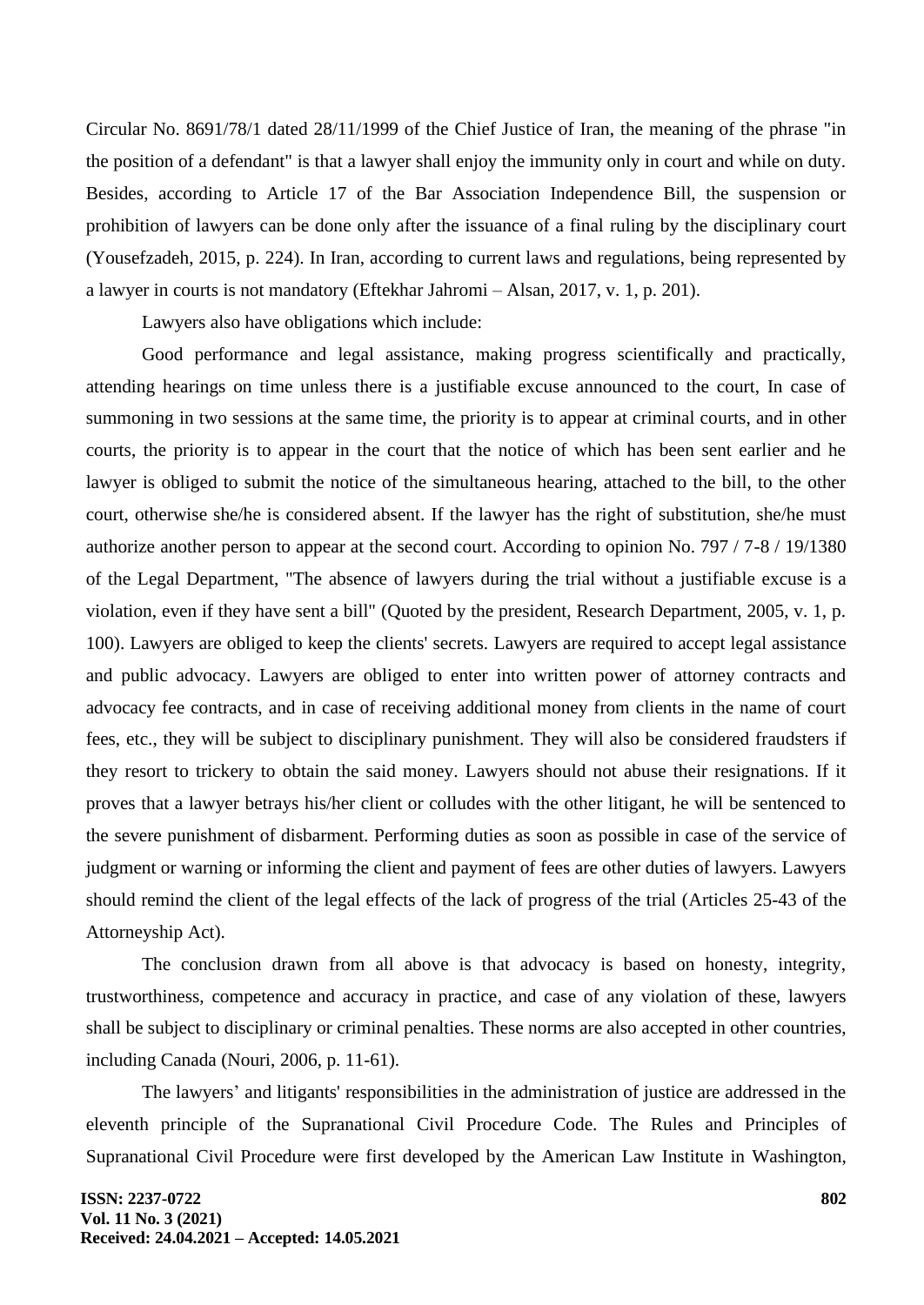D.C. and the International Institute for the Unification of Private in Rome, to formulate common, acceptable and fair rules. In 2004, two institutes enacted the Supranational Civil Procedure Principles, based on a draft prepared by Storner, Tarofo, Jidi, and Hazard. They also published the rules of the civil procedure without approval. Principles are very general rules that take into account the required measures for a fair trial and also provide detailed rules and regulations on the other hand (Ghomami – Mohseni, 2011, p. 13-15).

In Clause 1 of the Eleventh Principle of the Supranational Civil Procedure Code, the legislature requires litigants and lawyers to act in an honest manner and in Clause 5 of the said principle, the legislature has committed lawyers to fulfill their obligations according to the Civil Procedure (Ghomami – Mohseni, Ibid. p. 104). The principles of professional ethics for lawyers vary among the states, but all countries must recognize the independence of lawyers in defending the interests of their clients and protecting their client's confidential information obtained for advocacy (Pourostad, 2013, p. 92).

As mentioned above, principles of the Supranational Civil Procedure Code address generalities and leave more details to the rules. From these two clauses of the eleventh principle, it can be understood that this principle emphasizes the honesty and integrity of lawyers and their commitment to perform their duties properly, and this important issue can be identified in the laws of different countries such as the Islamic Republic of Iran and Canada. However, in many cases, law and ethics do not have a single context (Katouzian, 2016, v. 1, p. 434), but in this case, the adoption of relevant laws, in addition to protecting rights, also has moral origins.

The judicial precedent of Iran, in the written judgment no. 9 dated 24/04/1994 issued by the branch no. 1 of the Iranian High Disciplinary Court of Judges, and in the written judgment no. 18 dated 09/06/1994 issued by the same branch, emphasized this issue that lawyers must have a clean record and under Article 32 of the By-Laws of the Bar Association, at the beginning of the work, they must present a police clearance certificate or, in the case of persons having a criminal record, their confidential employment file (Karimzadeh, 1999, p. 822-824).

#### **2. Conclusion**

Advocacy is an important profession. The importance of this profession in defending the rights of litigants is so great that in Article 35 of the Constitution of Iran, the right to be represented by a lawyer has been recognized as a principle.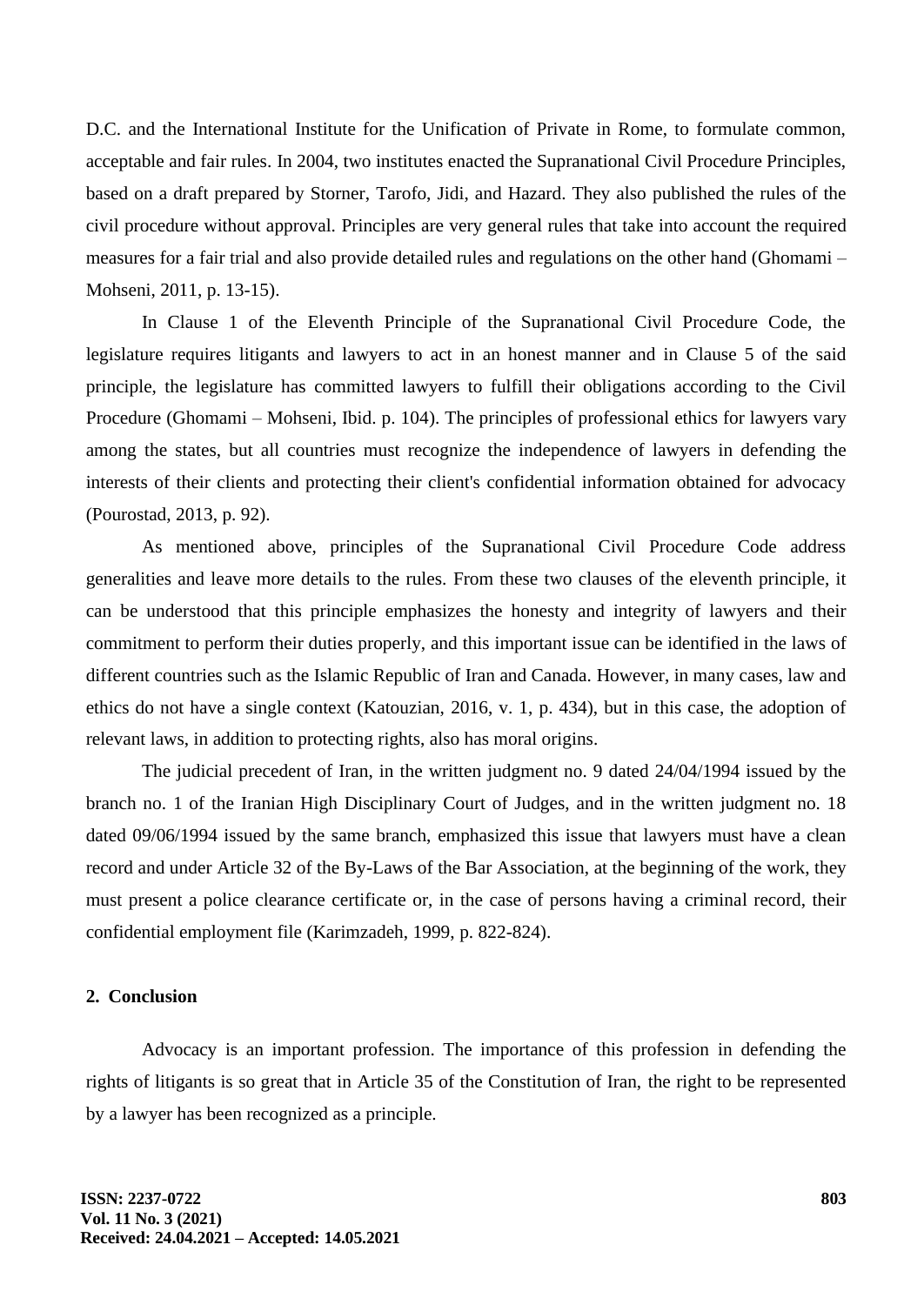For this reason, the legislature granted legal protections to lawyers, including fiduciary capacity and legal immunity, and in return for these protections, gave them a series of responsibilities along with administrative power. Some of these responsibilities, mentioned in the Iranian Advocacy Act, include honesty, integrity, trustworthiness, competence and accuracy in practice. These principles have been adopted in some other countries, including Canada. In recent years, academic institutes in the United States and Europe, are preparing uniform principles and rules, having something in common with the Supranational Civil Procedure, and under the same heading, have enacted the principles of procedure under the said title and in the annex have published the rules without approval. By comparing clauses related to these principles to domestic laws of Iran, it can be said that these principles of Supranational Civil Procedure fully conform to the domestic laws of Iran and domestic laws and are more comprehensive than supranational principles. For this reason, further explanations of supranational principles are provided in the "Supranational Rules" section.

# **References**

Hamid Abhari, Mohammadreza Barzegar (2018), *"Civil Procedure 1",* Majd Publications, Tehran, second edition.

Goudarz Eftekhar Jahromi, Mostafa Elsan (2017), *"Civil Procedure",* volume 1, Mizan Publications, Tehran, first edition.

Mirseyed Hassan Emami (2007), *"Civil Code",* volume 2, Eslamiyeh Publications, Tehran, nineteenth edition.

Bahram Bahrami (2009), *"Civil Procedure 1 & 2",* Negahbineh Publications, tehram, eleventh edition.

Mohammadjavad Beheshti, Nader Mardani, (2015), *"Civil Procedure 1 & 2 & 3",* Mizan Publications, Tehran, first edition.

Majid Pourostad, (2013), *"Principles and Rules of Supranational Civil Procedure",* Shahr Danesh Publications, Tehran, third edition.

Mohammadjafar Jafari Langroudi, (2008), *"Thought and Promotion",* Ganj Danesh Publication, Tehran, first edition.

Mohammadjafar Jafari Langroudi, (2004), *"Legal Terminology",* Ganj Danesh Publication, Tehran, fourteenth edition.

Mohammadjafar Jafari Langroudi, (2018), *"Ghodsiyeh, the Power of Holiness",* Ganj Danesh Publication, Tehran, second edition.

Mohammadjafar Jafari Langroudi, (2018), *"Law Schools in Islamic Law",* Ganj Danesh Publication, Tehran, fourth edition.

Seyedali Haeri Shahbagh, (2019), *"Description of the Civil Code",* Ganj Danesh Publication, Tehran, fifth edition.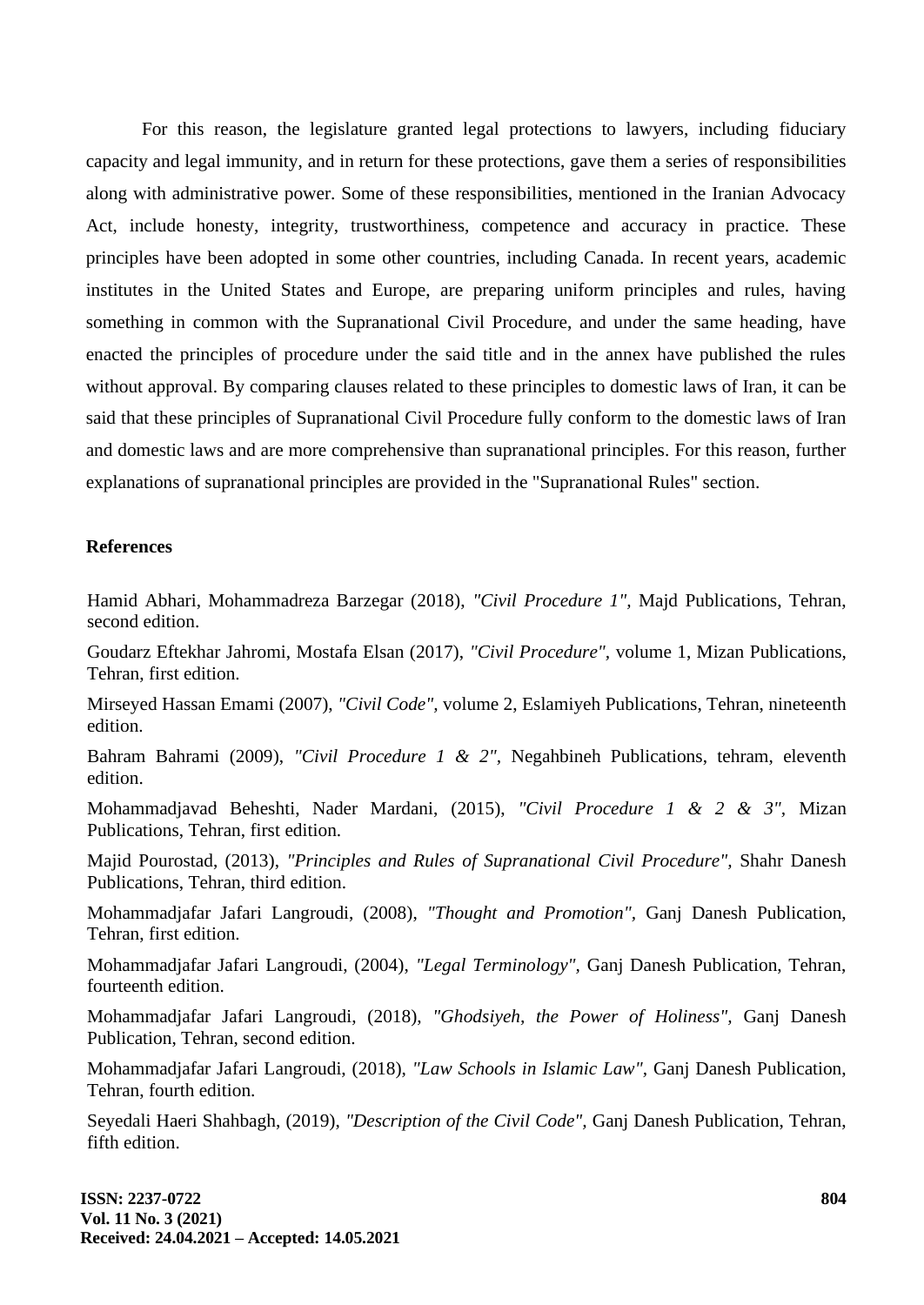Vice-Presidency for Research, *"Research, Development and Revision of Laws and Regulations",* (2005), Civil Procedure, volume 1, Tehran, seventh edition.

Mohammad Hossein Shahbazi, (2006), "*Principles of Necessity and Permission of Legal Actions",* Farzanegan Dadafarin Institute of Legal Studies, Tehran, first edition.

Mahdi Shahidi, (2011), *"Contracts Conclusion",* Majd Publications, Tehran, eighth edition.

Abdollah Shams, (2005), *"Civil Procedure",* volume 1, Derak Publications, Tehran, tenth edition.

Mansour Adl (Adl al-Saltaneh), (2010), *"Civil Code",* Khorsandi Publications, Tehran, first edition.

Hassan Amid, (1978), *Amid Dictionary,* Amirkabir Publications, Tehran, sixteenth edition.

Majid Ghamami, Hassan Mohseni, (2011), *"Supranational Civil Procedure",* Sahami Enteshar Publications, Tehran, first edition.

Nasrollah Ghahremani, Ebrahim Yousefi Mahaleh, (2004), *"Advocacy Rules and Regulations",* MAjd Publications, Tehran, first edition.

Naser Katouzain, (2016), *"Philosophy of Law",* volume 1, Sahami Enteshar Publications, Tehran, eighth edition.

Naser Katouzain, (2010), *"Nominate Contracts",* volume 4, Sahami Enteshar Publications, Tehran, sixth edition.

Naser Katouzain, (2004), *"Basics of Law",* volume 1, Sahami Enteshar Publications, Tehran, thirtyeighth edition.

Seyed Mahmoud Kashani, (2015), *"Civil Laws for Special Contracts",* Mizan Publications, Tehran, second edition.

Ahmad Karimzadeh, (1998), *"Disciplinary Supervision over the Judicial System",* volume 2, Official Gazette, Tehran, first edition.

Ahmad Matin Daftari, (2009), *"Trade and Civil Procedure",* volume 1, Majd Publications, Tehran, third edition.

Seyed Jalaleddin Madani, (2009), *"Civil Procedure",* volume 1, Paydar Publications, Tehran, second edition.

Seyed Jalaleddin Madani, (1991), *"Constitutional Law and Political Institutions",* Hamrah Publications, Tehran, first edition.

Seyed Mostafa Mohaghegh Damad, Jalil Ghanavati, Seyed Hassan Vahdati Shobeiri, Ebrahim Abdipour Fard, (2014), "Law of Contracts in Ja'fari Jurisprudence", volume 2, Samt Publications, Tehran, third edition.

Seyed Mostafa Mohaghegh Damad (2020), *"Rules of Jurisprudence, Civil Section", Islamic Sciences* Publishing Center, Tehran, fifty-fourth edition.

Sam Mohammadi, (2020), *"Civil Procedure",* Majd Publications, Tehran, first edition.

Mohammadali Nouri, (2006), *Codes of Professional Conduct - Canadian Bar Association,* Ganj Danesh Publications, Tehran, second edition.

Ghodratollah Vahedi, (2008), *"Civil Procedure",* volume 1, Mizan Publications, Tehran, fifth edition.

Seyed Mohammad Hashemi, (2013), *"Constitutional Law and Political Structures",* Mizan Publications, Tehran, second edition.